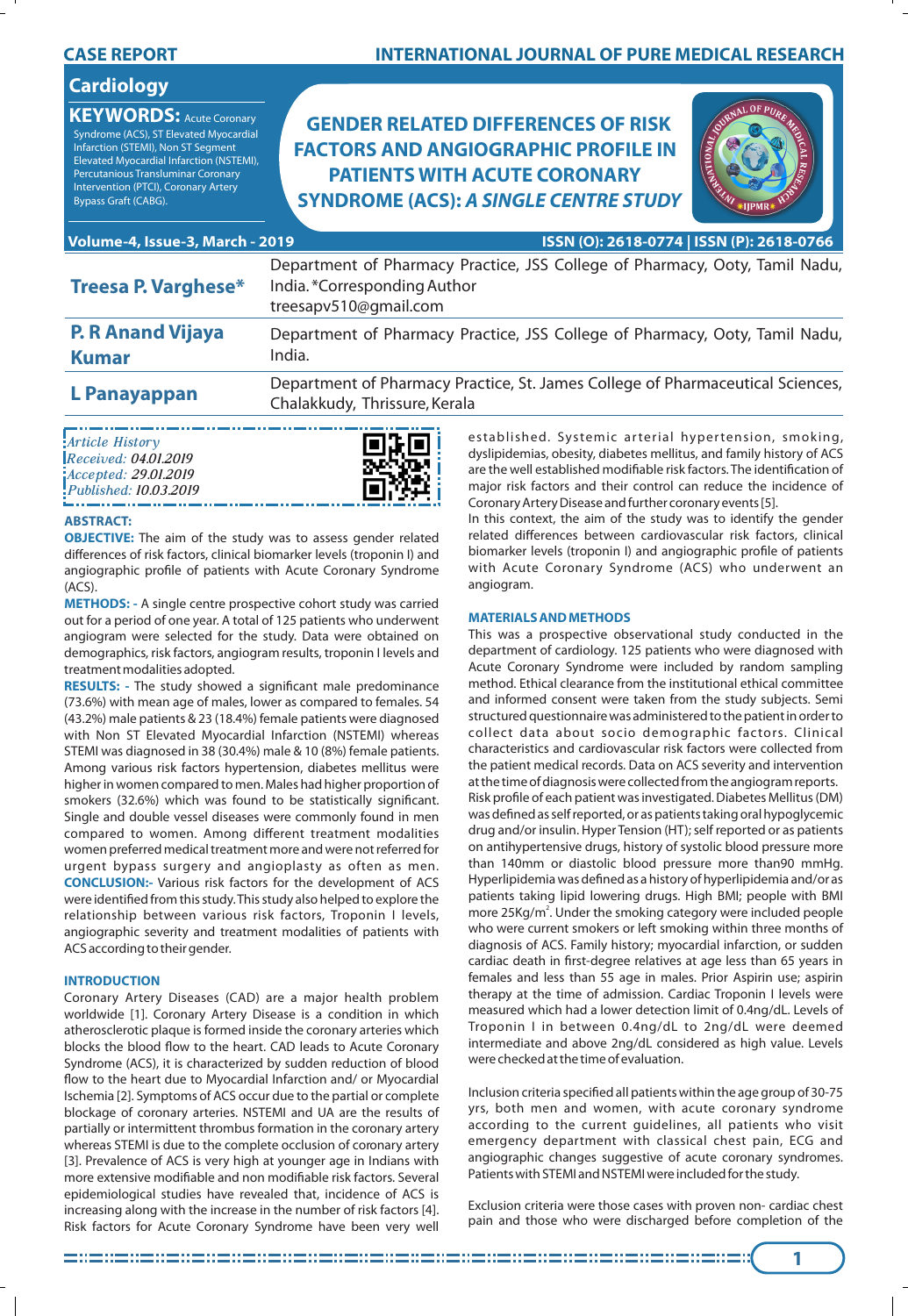# **INTERNATIONAL JOURNAL OF PURE MEDICAL RESEARCH**

treatment for any reason were excluded from the analysis. Patients with renal or hepatic failure were excluded. Patients in the status of post renal transplant, pregnant women, brain ischemia and sepsis were excluded from the study because these conditions may alter the troponin value. Patients who were not clinically stable enough for evaluation were excluded from the study.

ando a composição de composição do composição do composição de composição do composição do composição do compo<br>Anos de composição do composição do composição do composição do composição do composição do composição do comp

#### **STATISTICAL ANALYSIS**

Statistical analysis was done using Statistical Package for Social Sciences (SPSS 19.0) and Microsoft Excel 2010 Version. Continuous variables were described in mean and standard deviation. Demographic variables, risk factors and clinical characteristics were analyzed in terms of frequency and percentage. The baseline characteristics of patients were described by mean, and standard deviations. Association between demographic, clinical characteristics and cardiovascular risk with gender was carried out using Pearson Chi square test. A probability value (p-value) of < 0.05 was considered as statistically significant.

#### **RESULTS AND DISCUSSION**

The purpose of the study was to assess gender related differences of cardio vascular risk factors, clinical biomarker level (Troponin I) and angiographic profile of 125 patients who presented with Acute Coronary Syndrome (ACS) and underwent coronary angiography.

A total of 125 patients were enrolled in this study of which, 92 (73.6%) were males and 33 (26.4%) were females. The majority of the respondents were males, with a male to female ratio 2.8:1. This result was similar from the outcome obtained from other studies [6-11]. Multiple risk factors like smoking and alcoholism would be the reasons behind the incidence of ACS in males [12]. Mean age of the subjects was found to be 61.91  $\pm$  11.32 with a range of 30 to 85 years. Mean age of men and women were found to be  $59.76 \pm 10.84$  and 67.91  $\pm$  10.49. The mean age of female was found to be more compared to men. This may be due to the protective role of female sex hormone estrogen [13]. Similar results were also observed from the study by Stahli et al in 2015 [14]. The majority of patients (n=40) were in the age group 51-60 years, followed 61-70years. Similar . result was also observed from other study [15] Distribution of subjects based on their age group is shown in figure I.



#### **Figure I : Distribution of subjects based on their age group**

With respect to the severity of ACS, the majority of patients presented with NSTEMI (61.6%) and 38.4% had STEMI. The result clearly reveals that, incidence rate of STEMI was high in males (30.4%) patients compared to females (8.0%). Chest pain was reported in more than 66% of patients followed by dyspnoea (61%) and sweating (30%). This result was found to be similar from the result obtained from other studies [16]. Socio demographic and clinical characteristics of patients is shown in Table : 1

| Variable | <b>Category</b> | <b>Frequency</b><br>(N) | Percentage<br>(%) |
|----------|-----------------|-------------------------|-------------------|
| Sex      | Male            | 92                      | 73.6              |
|          | Female          | 33                      | 26.4              |
| Age      | $30 - 40$       | 6                       | 4.8               |
|          | $41 - 50$       | 12                      | 9.6               |
|          | $51 - 60$       | 40                      | 32.0              |
|          | $61 - 70$       | 38                      | 30.4              |
|          | $71 - 80$       | 25                      | 20.0              |
|          | $81 - 90$       | 4                       | 3.2               |

| <b>Risk Factors</b>   | Hypertension             | 67 | 53.6 |
|-----------------------|--------------------------|----|------|
|                       | <b>Diabetes Mellitus</b> | 62 | 49.6 |
|                       | Dyslipedimea             | 25 | 20   |
|                       | Smoking                  | 31 | 24.8 |
|                       | High BMI                 | 16 | 12.8 |
|                       | Prior Aspirin use        | 13 | 10.4 |
|                       | Prior Angina             | 24 | 19.2 |
|                       | <b>Family History</b>    | 28 | 22.4 |
| <b>Troponin Value</b> | High Value               | 13 | 10.4 |
|                       | Intermediate Value       | 15 | 12.0 |
|                       | Low Value                | 97 | 77.6 |
| Type of Disease       | <b>NSTEMI</b>            | 77 | 61.6 |
|                       | <b>STEMI</b>             | 48 | 38.4 |
| Intervention at       | Medical                  | 39 | 31.2 |
| the                   | <b>PTCI</b>              | 69 | 55.2 |
| Time of Diagnosis     | CABG                     | 17 | 13.5 |
| Angiographic          | Normal                   | 3  | 2.4  |
| severity              | Mild                     | 7  | 5.6  |
|                       | Moderate                 | 20 | 16   |
|                       | Single Vessel            | 44 | 35.2 |
|                       | Double vessel            | 28 | 22.4 |
|                       | <b>Triple Vessel</b>     | 23 | 18.4 |

Table: - 1, NSTEMI: Non ST Segment Elevated Myocardial Infarction, STEMI: ST Segment Elevated MI, PTCI: Percutanious Transluminar Coronary Intervension, CABG: Coronary Artery Bipass Graft. BMI: Body Mass Index.

Prevalence of cardio vascular risk factors was high in this study population. Hypertension (67%), Diabetic Mellitus (62%) and smoking (31%) were most commonly associated risk factors in the study population. Hypertension and Diabetes Mellitus were predominantly seen with females compared to males. Of these, hypertension was found to be statistically significant in female patients with ACS in agreement with the study conducted by Taha et al [17]. Smoking was the most common risk factor found to be associated with males that were statistically significant. These result found to be similar from the results obtained from other studies [18- 23]. Thirteen percent of male patients had high BMI with equal female (12.12%) prevalence. Family history of ACS was less frequently observed in female patients than in male patients. Other cardiovascular risk factors including Diabetes Mellitus, Dyslipedimia, high BMI, prior aspirin use, angina and family history of ACS was not statistically significant between genders. Distribution of various risk factors by gender is shown in figure: 2.



Low value of Troponin I was most commonly seen in female patients compared to males. High and intermediate value of Troponins was mostly found in male ACS patients. Among various treatment modalities PTCI and CABG were higher in males when compared to females. Percutanious coronary revascularization and bypass surgery was found twice more in males when compared to female patients. During hospitalization, females (57.57%) prefer medical treatment more compared to males (21.7%) that was found to statistically significant.